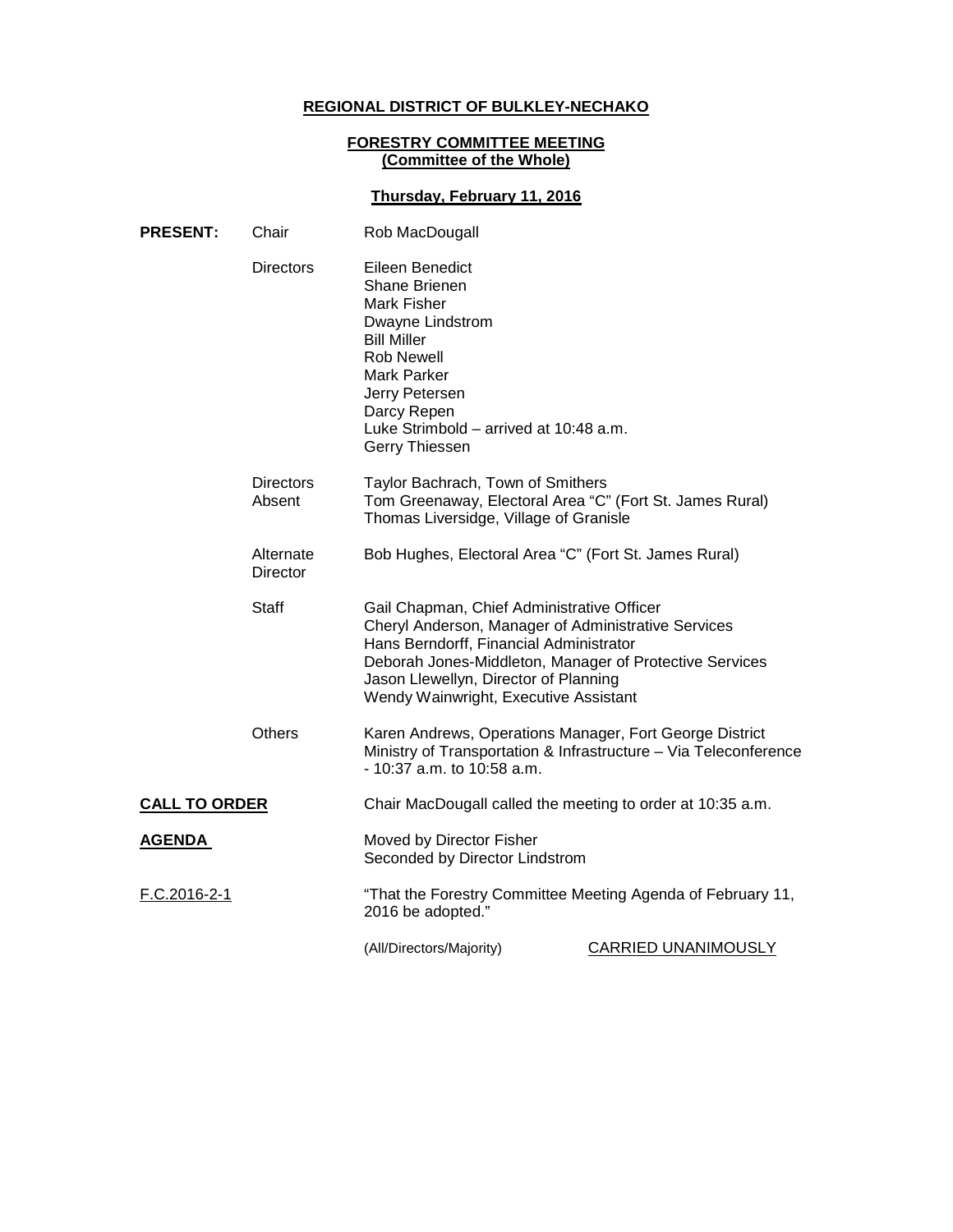Forestry Committee Meeting February 11, 2016 Page 2

#### **MINUTES**

| <b>Forestry Committee Meeting</b> | Moved by Director Petersen                                                         |
|-----------------------------------|------------------------------------------------------------------------------------|
| Minutes - January 14, 2016        | Seconded by Director Repen                                                         |
| F.C.2016-2-2                      | "That the Forestry Committee Meeting Minutes of February 11,<br>2016 be received." |

(All/Directors/Majority) CARRIED UNANIMOUSLY

#### **DELEGATION**

#### **Karen Andrews, Operations Manager, Fort George District, Ministry of Transportation & Infrastructure (via teleconference) RE: Proposed 9-Axle B-Train Log Hauling**

Chair MacDougall welcomed Karen Andrews, Operations Manager, Fort George District, Ministry of Transportation & Infrastructure.

Ms. Andrews provided an overview of the Ministry of Transportation and Infrastructure's (MoTI) role in approving the proposed 9 – Axle B-Train log hauling. The Commercial Vehicle Safety & Enforcement (CVSE) Department of the MoTI provides a stringent permitting process for any changes to commercial vehicle transportation. The proposed 9-Axle B-Train log hauling process began two years ago and Ms. Andrews became aware of the proposal six months ago. CVSE implements a stringent engineering process in regard to the impact to bridges, vehicle tracking, safety, and functionality on MoTI roadways.

FP Innovation is the consultant working with the companies involved in the proposal for a 9-Axle B-Train for log hauling. The unit will be approximately 5.2 ft. longer and will have more axles for weight distribution than a current log truck unit. The final weight of the unit loaded has yet to be determined. One of the reasons for the proposed change is to address driver shortage. One test has been completed on Highway 16 which is the jurisdiction of the MoTI. If the permitting process and a submission to operate on a specific route is approved and a Letter of Authority is granted by MoTI then other companies may also choose to utilize the same unit and apply for approval. The routes in which an application has been submitted are Highway 16 from West Fraser's Fraser Lake Sawmill in Fraser Lake to Canfor's Isle Pierre Sawmill in Prince George and Highway 27 to the end of the MoTI road on the North Road, 106 kms past the Tachie junction. Ms. Andrews noted that Canfor (Canadian Forest Products Ltd.) is leading the proposal and specific questions can be forwarded to them. Ms. Andrews will provide the contact information to the Forestry Committee.

Director Lindstrom brought forward his concerns regarding the extra weight being added to the unit and the damage to the highways. He also brought forward concerns regarding the unit's maneuverability on forest service roads. Ms. Andrews noted that the Ministry of Forests, Lands and Natural Resource Operations is responsible for Forest Service Roads. Ms. Andrews spoke of the rutting occurring on the highway surface from all commercial and vehicle traffic. The MoTI currently has paving engineers examining methods to gain more strength in the pavement applied to the highway surfaces. Ms. Andrews mentioned that there would be zero tolerance in regard to the weight carried by a 9-Axle B-Train log hauler. Director Miller also noted the importance of axle spacing to distribute weight on a log haul unit and asked if this had been considered. Ms. Andrews will forward the question to ministry staff for comment.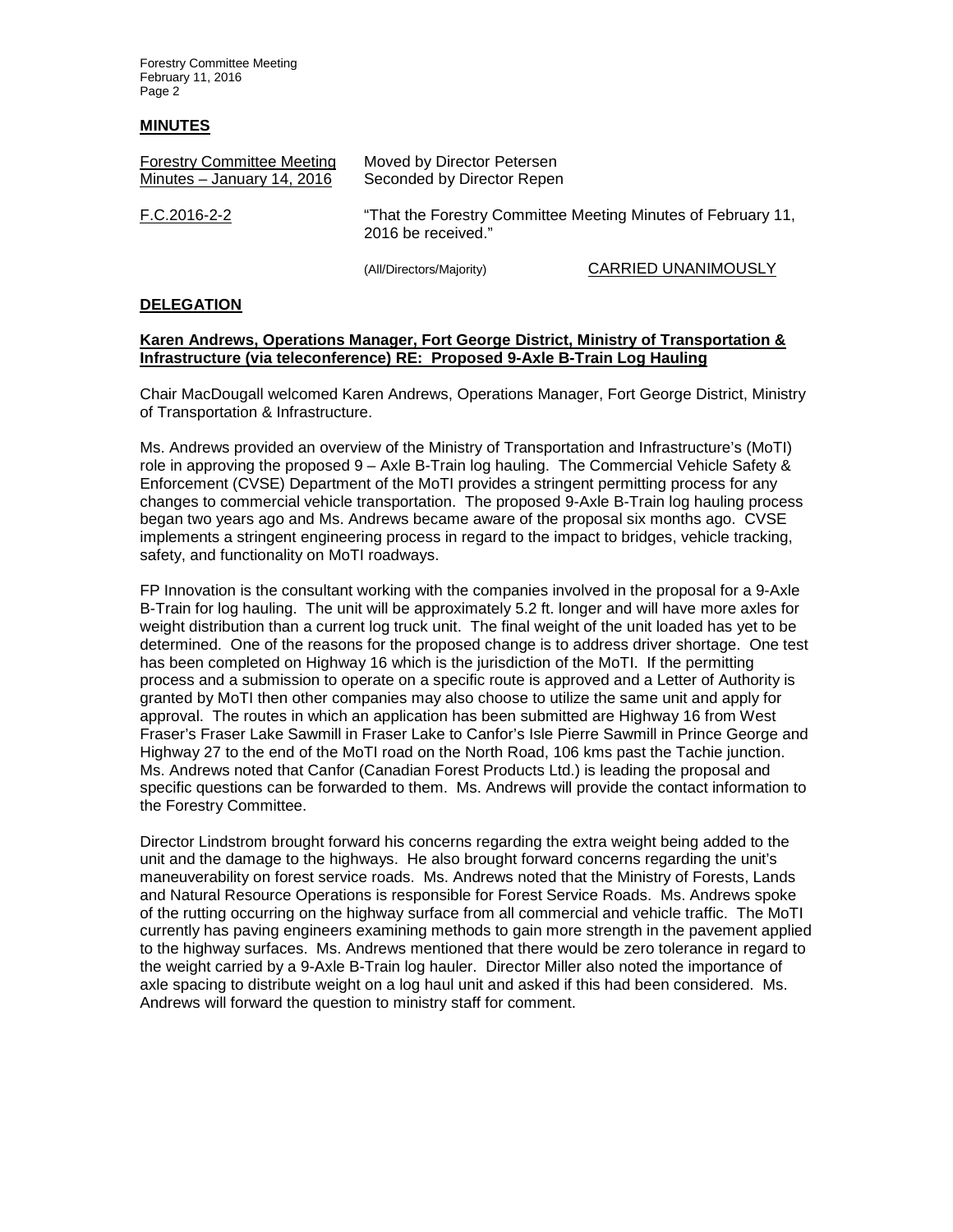#### **DELEGATION (CONT'D)**

### **Karen Andrews, Operations Manager, Fort George District, Ministry of Transportation & Infrastructure (via teleconference) RE: Proposed 9-Axle B-Train Log Hauling**

Ms. Andrews mentioned that the MoTI investigates the operation, safety, and tracking of a unit on MoTI roads along with whether or not current infrastructure can handle the additional type of unit and the potential benefit to infrastructure. Chair MacDougall brought forward challenges associated with improving the North Road in Fort St. James and the need to maintain the infrastructure. Ms. Andrews noted the importance of the North Road and the changes that have been made to better

the use of the road. Director Miller noted that the maintenance and improvements to road infrastructure is a cost to tax payers of the province and this needs to be considered when approving a permit application. Discussion took place regarding consultation and an opportunity for local government to provide comment when the MoTI is determining the approval of a permit such as the 9-Axle B-Train log hauling unit. Ms. Andrews mentioned that MoTI receives a number of permit applications that do not move forward thus the delay in consultation.

Chair MacDougall and Director Thiessen have been in contact with Jason Fisher, Director, Forest Sector Strategies, Competitiveness and Innovation Branch, Prince George, Ministry of Forests, Lands and Natural Resource Operations.

Chair MacDougall thanked Ms. Andrews for attending the meeting via teleconference.

### **CORRESPONDENCE**

| Correspondence                                                                           | Moved by Director Miller<br>Seconded by Director Newell                                                                                                                                                                                                     |                                                                 |
|------------------------------------------------------------------------------------------|-------------------------------------------------------------------------------------------------------------------------------------------------------------------------------------------------------------------------------------------------------------|-----------------------------------------------------------------|
| F.C.2016-2-3                                                                             | "That the Forestry Committee receive the following<br>correspondence:                                                                                                                                                                                       |                                                                 |
|                                                                                          | in BC's Transportation Sector;<br>-Canadian Forest Products Ltd. - Canfor's Plans in the Fort St.<br>James Forest District."                                                                                                                                | -FP Innovations - Realizing the Benefits of Maximizing Payloads |
|                                                                                          | (All/Directors/Majority)                                                                                                                                                                                                                                    | CARRIED UNANIMOUSLY                                             |
| <b>NEW BUSINESS</b>                                                                      |                                                                                                                                                                                                                                                             |                                                                 |
| <b>Electoral Area Directors</b><br><u> Forum – February 2-3, 2016</u><br>-Richmond, B.C. | Director Miller mentioned that he provided a presentation in<br>regard to Wildfire Interface at the Electoral Area Directors Forum<br>on February 2-3, 2016 in Richmond, B.C. and it was well<br>received.                                                  |                                                                 |
| <b>Fraser Lake Community</b><br><b>Forest</b>                                            | Director Lindstrom commented that the Village of Fraser<br>will meet with Stellat'en First Nation and Nadleh Whut'en Band<br>along with Director Parker, Electoral Area "D" (Fraser Lake<br>Rural) this evening (February 11, 2016) in regard to the Fraser |                                                                 |

Lake Community Forest.